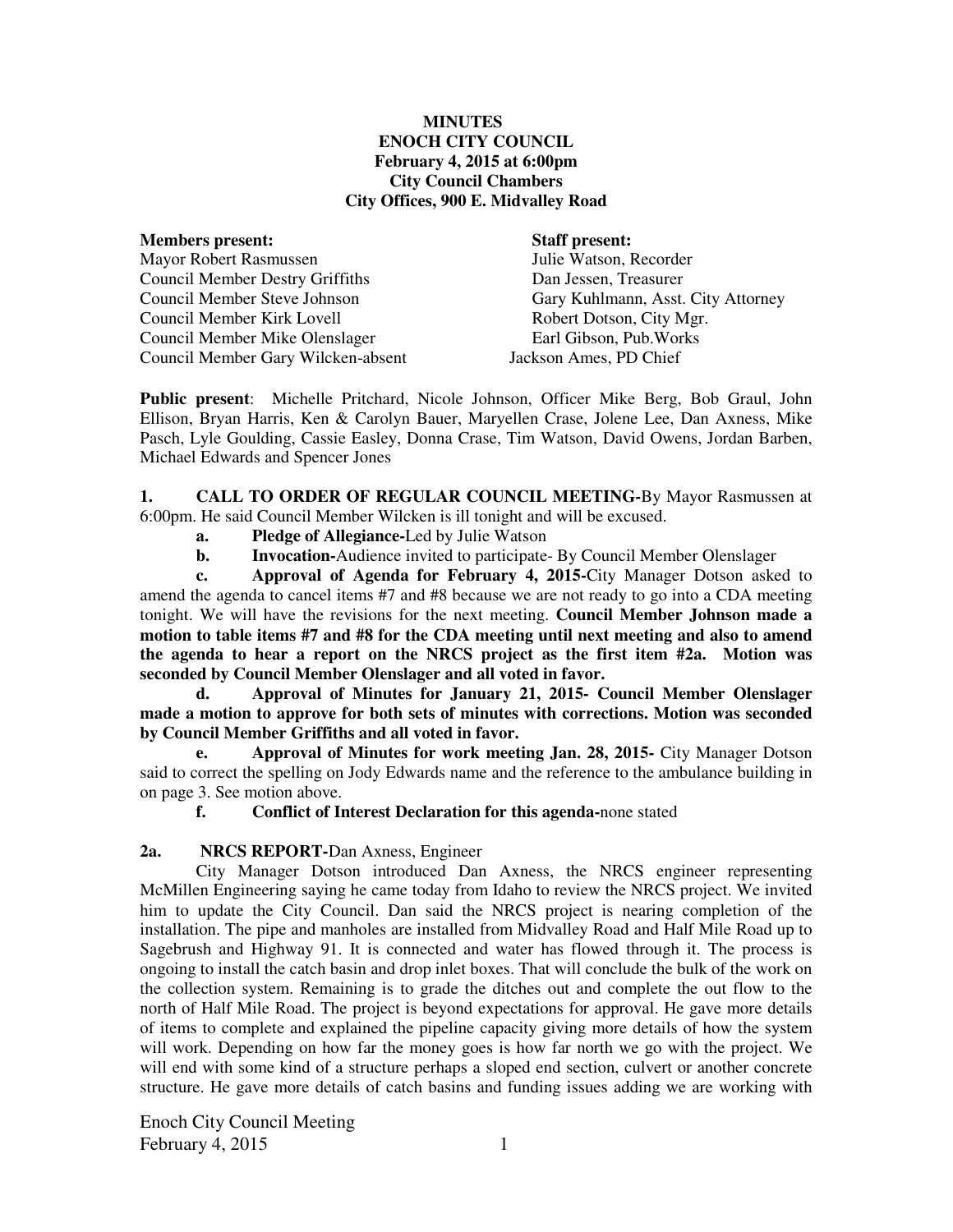another property owner to have a catch basin on his property which would help with east side water retention also. This will leave us set up for future expansion. The system was sized and funded and take care of impacts from the 2012 flooding. Almost all of the water came from east of Highway 91 and I-15. He explained more details of the planning and funding saying due to high costs we scaled down although adding to the project in the future could be a possibility. City Manager Dotson said we received a letter from NRCS saying we are still on a list should additional funding come up. This involves other states too and they will offer funds if they become available and if we can meet the match requirements. Dan Jessen said we have a new storm drainage enterprise fund and asked for project recommendations from Dan Axness. He recommended looking at the catch basins above I-15 as most issues are created by water coming from there. Council Member Griffiths asked how we prioritize projects. City Manager Dotson said they were prioritized based on past storms. Sunset and Veterans Memorial still needs attention. The engineering has been done and when funds become available from the enterprise fund we will work on that area. We may also consider an impact fee for drainage which is another process. Dan Jessen said this project only covered what funding allowed and could be expanded later. Mayor Rasmussen thanked Dan Axness for the update.

#### **2. RESOLUTION NO. 2015-02-04 A RESOLUTION TO DESIGNATE NOVEMBER 20, 2015 AS "REPRESENTATIVE BECKY LOCKHART DAY"**

Mayor Rasmussen asked City Manager Dotson to explain. He said Council Member Wilcken suggested we do something to recognize Becky Lockhart. He worked with her on occasion and was saddened by her death. He wanted to do something with meaning to it and he likes this resolution which is on her birthday. City Manager Dotson read the resolution for the audience adding Council Member Wilcken suggested this be sent to her family with a letter extending respect and appreciation. It is for this year only. Mayor Rasmussen asked for a motion. **Council Member Olenslager made a motion to approve Resolution No. 2015-02-04, a resolution to designate November 20, 2015 as "Representative Becky Lockhart Day". The motion was seconded by Council Member Lovell and a roll call was held as follows:** 

| <b>Council Member Griffiths-yes</b> |  |
|-------------------------------------|--|
| <b>Council Member Johnson-yes</b>   |  |
| <b>Council Member Lovell-yes</b>    |  |

**Council Member Olenslager-yes Council Member Wilcken-absent Motion passed unanimously** 

#### **3. DISCUSS CHANGING ENOCH CITY CODE OF REVISED ORDINANCES CHAPTER 13-200, PART 13-244 REGARDING "DOG AT LARGE"**

Mayor Rasmussen asked for discussion and questions. Council Member Griffiths raised issues about reporting of missing animals to the pound master saying we should give some leeway to the officers and animal control regarding the timing. After some discussion of other aspects of the ordinance it was noted that we are only asking to change the "dog at large" classification from a Class B misdemeanor to an infraction. Chief Ames added if the Council would like to revise other items in the ordinance we can do that at a later date. Chief Ames added having "dog at large" as a Class B misdemeanor puts it on par with DUI, possession and more serious crimes so the intent is to lessen it to an infraction. Council Member Griffiths said he thought we already did that but if not we can pass this change tonight and then revisit the rest of the ordinance later. Council Member Olenslager said we need a graduating fine schedule to discourage dog at large. Mayor Rasmussen said the Court decides that.

#### **4. ORDINANCE NO. 2015-02-04 AN ORDINANCE CHANGING THE ENOCH CITY CODE OF REVISED ORDINANCES, CHAPTER 13-200, PART 13-240, SECTION 13-244, DOG AT LARGE PROHIBITED**

Enoch City Council Meeting February 4, 2015 2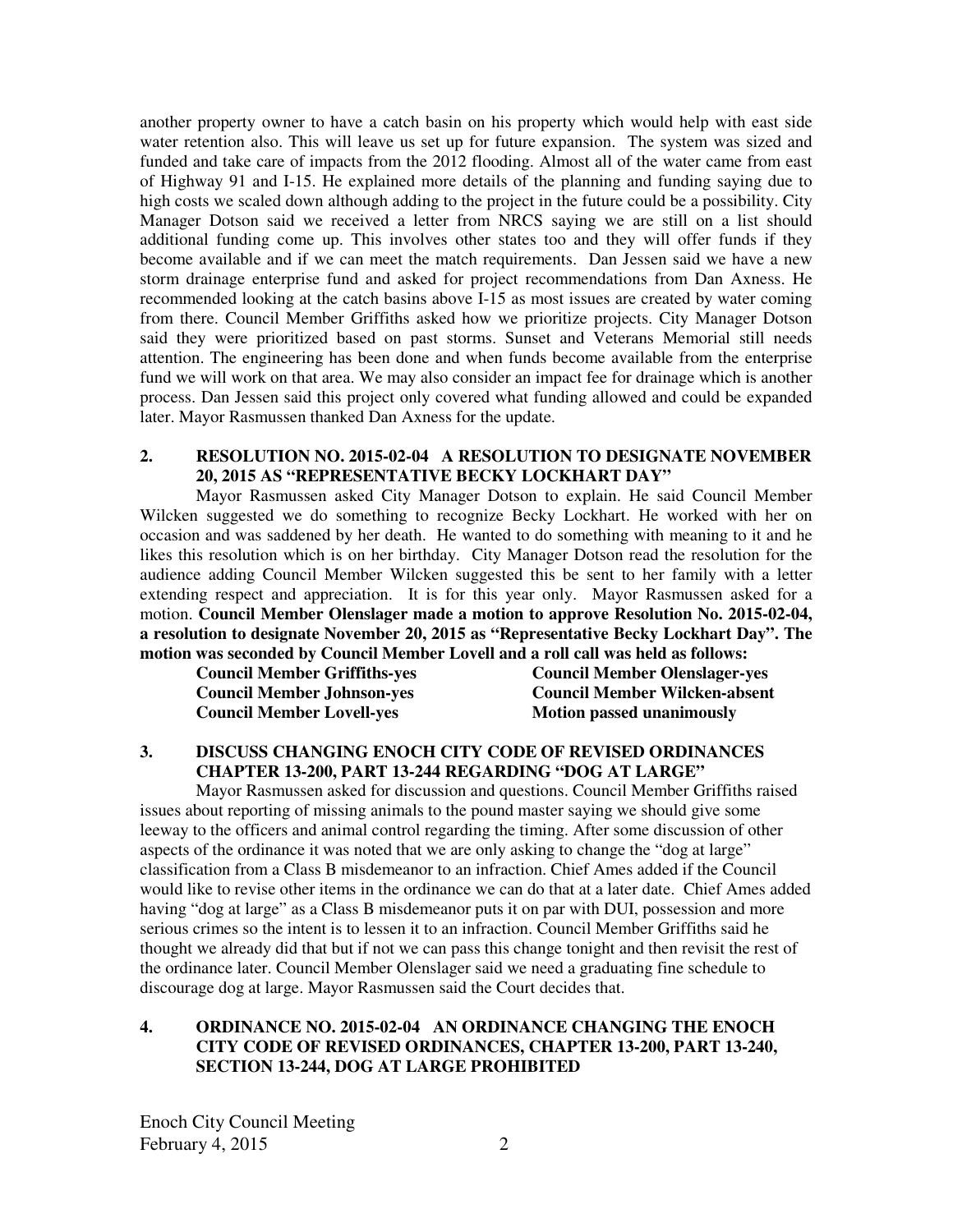Mayor Rasmussen asked for a motion**. Council Member Lovell made a motion to approve Ordinance No. 2015-02-04, an ordinance changing the Enoch City Code of Revised Ordinances, Chapter 13-200, Part 13-240, Section 13- 244 "Dog at Large" prohibited. The motion was seconded by Council Member Johnson and a roll call vote was held as follows:** 

**Council Member Griffiths-yes Council Member Olenslager-yes Council Member Lovell-yes** Motion passed unanimously

**Council Member Johnson-yes Council Member Wilcken-absent** 

Mayor Rasmussen thanked those who brought this to our attention.

## **5. DISCUSS AND VOTE ON REVISED EASEMENT AGREEMENT FOR FIRST WIND SOLAR**

Mayor Rasmussen asked City Manager Dotson to go over the agreement which was revised today by our City Attorney. City Manager Dotson introduced Bryan Harris of First Wind Solar saying City Attorney Kuhlmann reviewed the agreement and made some changes. He asked City Attorney Kuhlmann to state his concerns and one was about the names of the parties involved and that was cleaned up. It needed to be clarified that the easement goes to Rocky Mountain Power who is intended to benefit from the agreement**.** City Attorney Kuhlmann said he cleaned up what was actually being granted and limited it to immediately adjacent property adding a deadline for the anticipated construction schedule which is August. Tim Watson, our City Engineer, went over the ground and checked the legal description too. Rocky Mountain Power has to approve the changes. There was more discussion of details such as wires outside of the boundary and restrictions under power lines. Bryan Harris said they do not intend to go out of the area designated and it will be fenced and fully contained within the fence.

Bryan Harris told about the company he works for saying they were recently acquired by Sun Edison. He told about the many solar projects in Iron and Beaver counties. City Manager Dotson projected the diagram of the easement area. City Attorney Kuhlmann said he is looking out for the City's interests in this agreement adding the Council can approve it tonight with these specifications. Mayor Rasmussen asked for comments or questions. Council Member Johnson asked why they decided to put this in Enoch. Bryan said the solar project is out by the sewer plant explaining Rocky Mountain Power wants to operate that the main switch remotely and this is located in a place as close as possible to enable that. This is also an industrial area so the location is fitting adding these projects bring in substantial tax revenue for cities aiding the local economy. They are planning on one microwave tower and a small building. Most substations have communications towers like this and it is a common practice all over the state. Council Member Johnson asked how tall it would be and Bryan said he thinks about 60 feet but Rocky Mountain Power determines that. Council Member Griffiths said there were some safety concerns from one person. Council Member Johnson said he researched this and there are some who say it is more dangerous than we are told.

 **Mayor Rasmussen asked for a motion regarding approving the agreement. Council Member Olenslager made a motion to approve the easement agreement for First Wind Solar. The motion was seconded by Council Member Lovell and all voted in favor except Council Member Johnson who voted no.** 

#### **6. DISCUSS AND VOTE ON COUNTY COMMISSION PROPOSALS REGARDING AMBULANCE SERVICE**

Mayor Rasmussen said we will quickly go through the three proposals. City Manager Dotson presented the options saying we discussed this in detail in a Council work meeting. To recap, the County Commissioners sent a letter to the ambulance service to say they are looking at privatizing the service. It came to the attention of the local mayors who were alarmed because

Enoch City Council Meeting February 4,  $2015$  3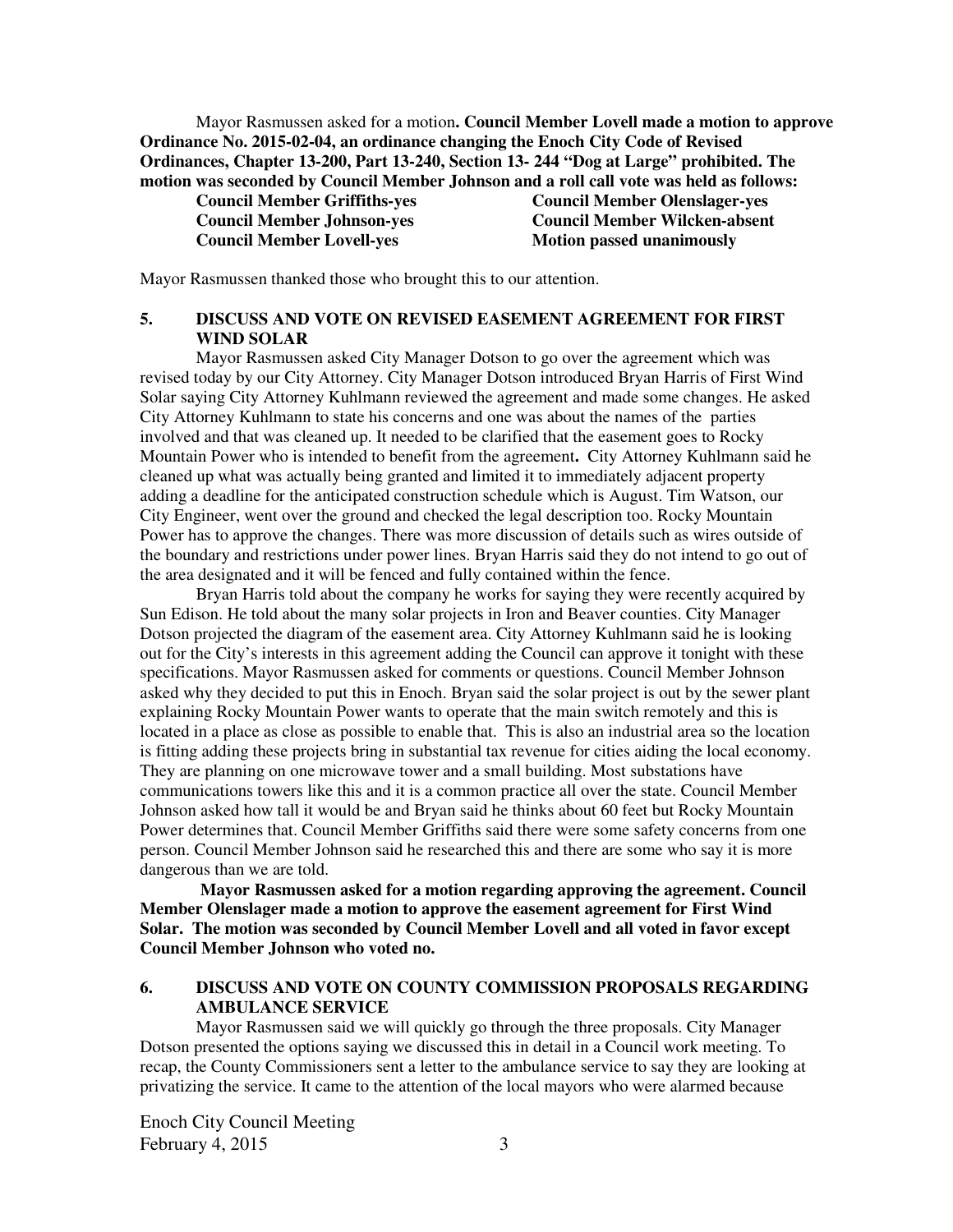this affects service to everyone in the county. The mayors had a different idea and brought it to County Commissioners who countered with three options. One involves funding from the cities to cover the overage the ambulance service has built up over the years due to uncollectable bills of approximately 2.1 million dollars. Another option is to privatize the service to eliminate the debt with the new owner taking the debt as part of the terms of sale. It was noted this has been handled by the county as an enterprise fund which is odd in Utah and is not a profitable thing. Ambulance service is a public service like fire and PD and is not meant to make a profit.

Another option was to have the municipalities own and operate the ambulance service but there were no details given to the cities on how to do that. City Manager Dotson asked Officer Mike Berg to talk about what would be involved in that option for the Council's information. It was noted that Officer Berg was involved with the Beaver County ambulance service before coming to work for Enoch as a police officer. Officer Berg gave many details regarding licensure, Bureau of EMS rules, staffing, training and duties of EMTs and paramedics, equipment requirements and costs. He talked about on-scene care, transport times and the number of calls to Enoch in 2014 adding insurance only pays what it pays and fees are set by the Bureau of EMS. It would be hard to cover the bills with so few calls. Some services run on volunteers but also have some paid employees. Many things have to happen including funding to make this a reality. Iron County now holds the licensure for the county and cities never had a reason to have their own service. Due to high costs ambulance service is made workable by pooling as a group.

 City Manager Dotson said the County requested a letter from each city in regard to their willingness to support options 1, 2 or 3. All have met with their Councils and all have said they do not have the funds to pay into the ambulance service to cover old debt although some would pay for future service for their own needs. Council Member Olenslager said we are already taxed for this in property taxes. The mayors were doing their due diligence but do not get to make the decision of what happens to the ambulance service. The question tonight is would Enoch be willing to pay for this service as outlined by the County Commission.

Council Member Johnson said we decided we don't have the money they are asking for so that is the bottom line. Council Member Griffiths concurred we don't have the money and he thinks we should defer to the County Commission because they have studied this in depth. City Manager Dotson said the mayors got involved because we are all recipients of this service and are concerned about the level of service to residents. They felt the change would be detrimental to residents and that is why it came up. Today's issue, Mayor Rasmussen said, is what we want to say to the County Commission. Council Member Griffiths said we don't have the funds and that is it**.** Mayor Rasmussen asked for a motion.

 **Council Member Johnson made a motion to write the letter saying Enoch is not in a position to fund the ambulance service. Motion was seconded by Council Member Griffiths**  and all voted in favor. City Manager Dotson will draft the letter.

## **7. ADJOURN REGULAR MEETING AND GO INTO A CDA MEETING (SEE SEPARATE AGENDA FOR CDA MEETING)**

Tabled until February 18, 2015.

## **8. MOTION TO RETURN TO REGULAR CITY COUNCIL MEETING** Tabled until February 18, 2015.

#### **9. PUBLIC COMMENTS-**none

**10. CORRESPONDENCE-**Council Member Johnson said he was going to send quotes about health issues related to microwave frequencies to the other Council Members but was given